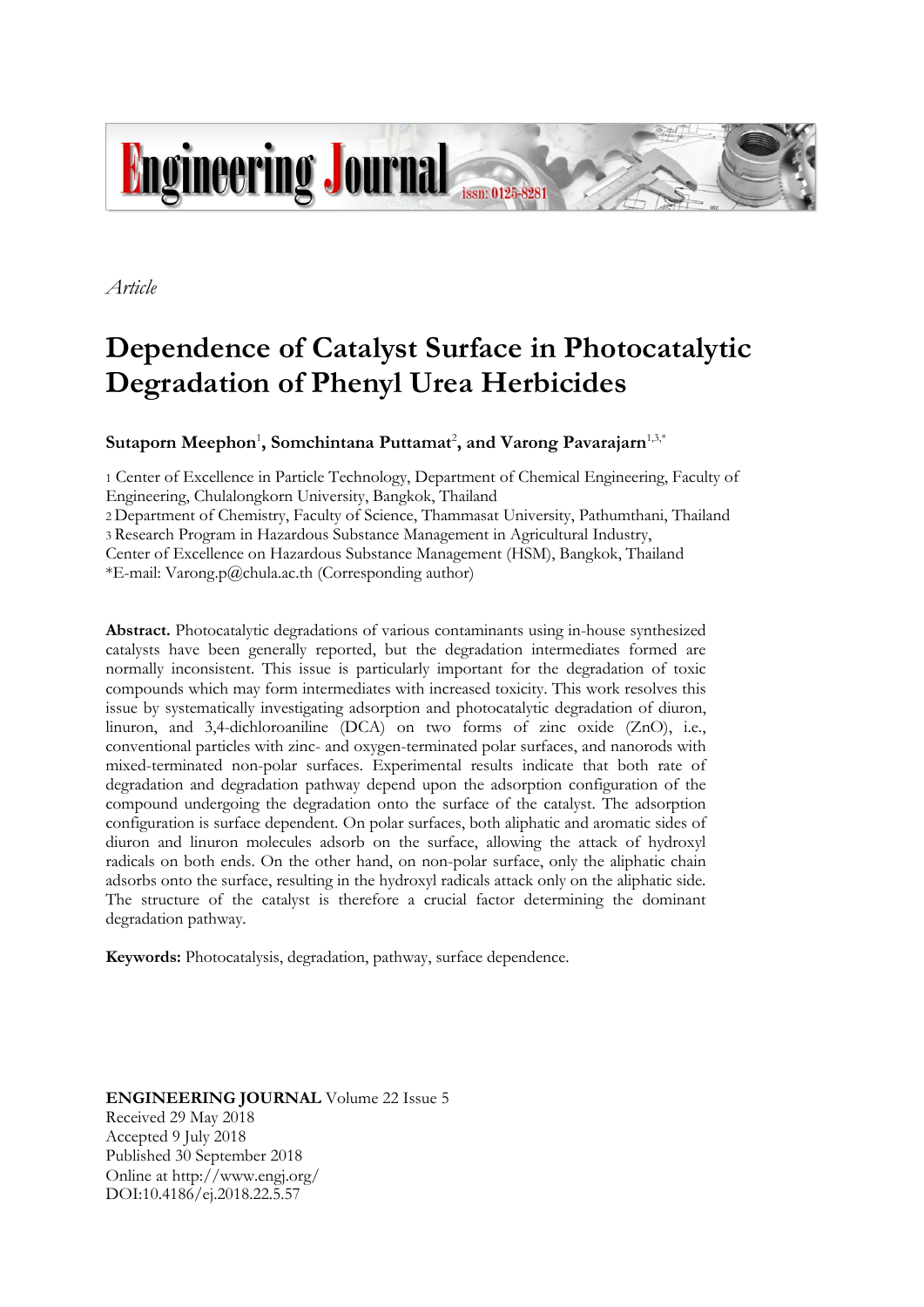## **1. Introduction**

Serious water contaminations in many agricultural countries are the results from leaching of residual herbicides [1, 2]. Phenyl urea herbicides, such as diuron [3-(3,4-dichlorophenyl)-1,1-dimethyl urea] and linuron [3-(3,4-dichlorophenyl)-1-methoxy-1-methylurea], are specially problematic because not only they are highly toxic [3], but they are also highly recalcitrant [4]. Many processes have been applied in an attempt to remediate water contaminated with these herbicides [5, 6], but their typically low concentration renders these techniques ineffective.

Heterogeneous photocatalytic degradation is a technique capable of removal of toxic contaminants in water [7, 8]. The process relies on oxidation of the pollutant, which is adsorbed on surface of the photocatalyst, by highly active hydroxyl radicals (OH $\bullet$ ). In aqueous solution, the radicals are produced by the reactions between photogenerated holes  $(h<sup>+</sup>)$  and surrounding water or hydroxyl ions [9]. Although the hydroxyl radicals are strong oxidizer, the degradation of the contaminants usually involves several intermediates. A number of researches have reported the degradation of the same compound using the same kind of catalyst [10-12], but the intermediates detected are usually different. This issue is particularly important and needs to be resolved, especially for the degradation of toxic contaminants, because some intermediates may be more toxic than their parent compounds [13, 14] and benign pathways are desired.

It is a common knowledge that the adsorption is surface dependent, but its subsequent effect on the formation of the degradation intermediates has not been thoroughly investigated. This work provides supports that the variations in the intermediates are the result from the difference in adsorption configuration on the surface of the catalyst. Wurtzite zinc oxide (ZnO) was chosen as the catalyst in this study because it could be synthesized in a manner such that the exposed surfaces could be controlled [15]. Two main sets of ZnO surfaces were considered; (i) zinc-terminated (0001) and oxygen-terminated (000 $\bar{1}$ ) polar surfaces located on top and bottom planes of the hexagonal ZnO crystal, and (ii) mixed-terminated ( $10\overline{1}0$ ) non-polar surface appeared as the side planes of the crystal. Two types of ZnO were used, i.e., conventional ZnO particles, of which the main exposed surfaces, are polar surfaces, and ZnO nanorods, which are consisted mainly of the mixed-terminated surface. Diuron and linuron, as well as 3,4 dichloroaniline (DCA), which shares similar molecular structure as diuron and linuron (see Fig. 1), were studied as the compounds to be degraded.



Fig. 1. Molecular structures of diuron (a), linuron (b), and DCA (c).

## **2. Materials and Methods**

#### **2.1. Syntheses of ZnO**

Conventional ZnO powder was synthesized via the sol-gel technique. A mixture containing ethanol, diethanolamine, hydrochloric acid, and deionized water in amounts of 5, 1.58, 0.18, and 0.25 mL, respectively, was slowly dropped into a solution of zinc acetate (3.29 g) in 20 mL of deionized water. The mixture was stirred for 2 h and was aged without stirring for 24 h. After being dried at 80°C overnight, the mixture was transformed into a gel. The gel was aged further for 3 days before being calcined at 500°C for 2 h to obtain ZnO powder.

On the other hand, ZnO nanorods were synthesized via the hydrothermal method. A precursor solution was prepared from 1.1 g of zinc acetate in 4 mL of deionized water and 6 mL of 8 M sodium hydroxide aqueous solution. Then, 2 mL of the precursor solution was mixed with 5 mL of polyethylene glycol and 20 mL of ethanol. The mixture was heated at 140°C for 1 h under autogenous pressure in a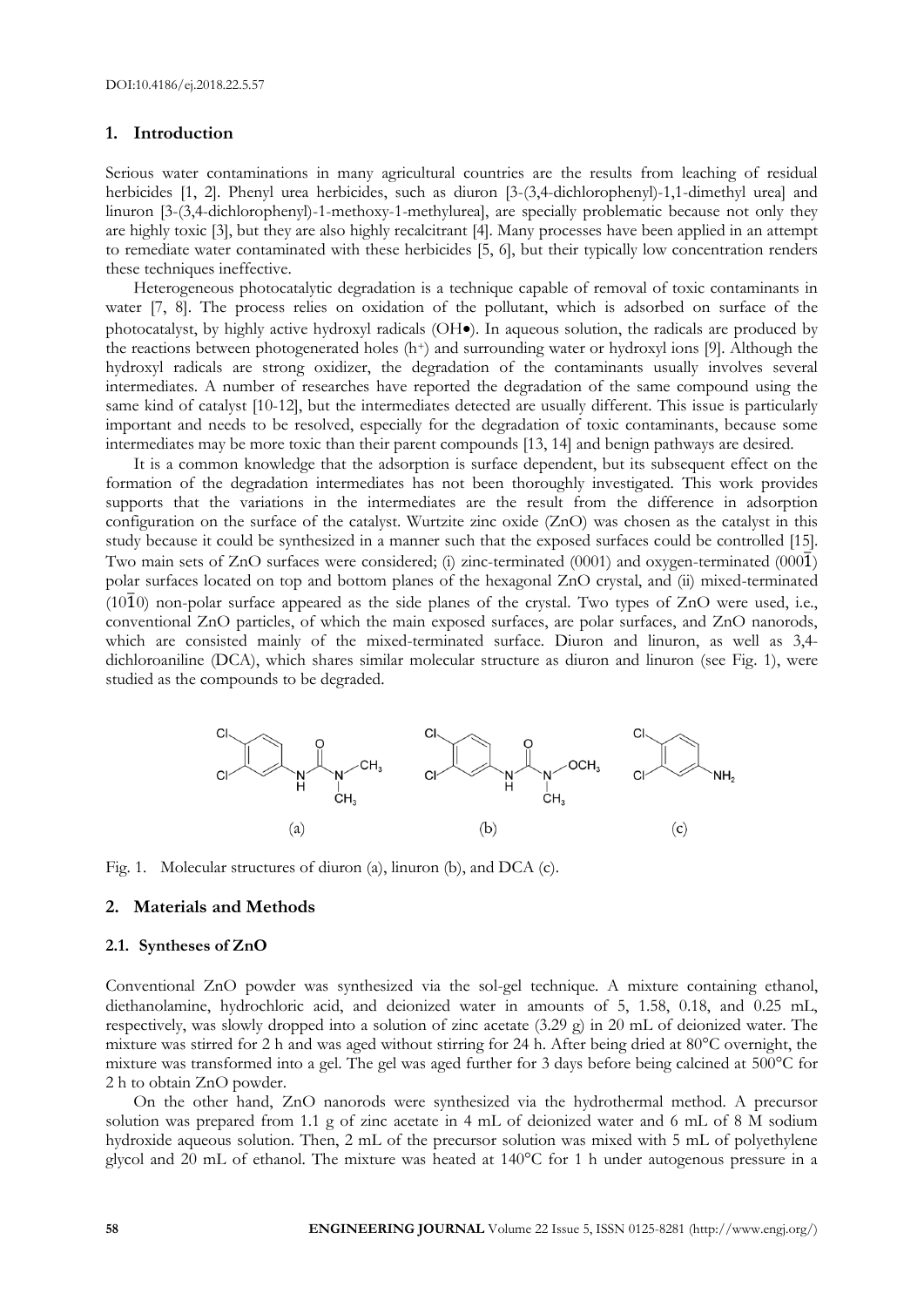Teflon-lined autoclave. The precipitate was washed with ethanol and deionized water before being dried at 60°C overnight.

## **2.2. Adsorption Studies**

In the studies of adsorption of diuron, linuron and DCA onto two types of ZnO catalyst, aqueous solutions of the adsorbate was prepared with concentrations in the range of 0-25 mg/L. The adsorption was conducted by immersing the catalyst into the solution, of which the temperature was controlled to 25±2°C. The catalyst content was 1 mg/mL of the solution. The system was kept in the dark for 6 h, which was experimentally determined to be sufficient to reach adsorption equilibrium. Then, the equilibrium concentration of the solution was determined by reverse-phase high-performance liquid chromatography (HPLC, Shimadzu Class 10VP) [16].

## **2.3. Photocatalytic Degradation**

The photocatalytic degradation was conducted in a microreactor, in which the mass transfer resistance for the transport of the compound undergoing degradation to the surface of the catalyst could be neglected [16]. Moreover, the residence time for the reaction could be easily controlled, enabling us to determine the sequence of the intermediates formed from the degradation. The microreactor was fabricated in a plate-like manner. A piece of glass that had been coated by 6.8 mg of the catalyst via spin-coating was assembled with another piece of glass into which inlet and outlet streams had been drilled. A Teflon sheet with a 0.8 cm  $\times$ 4.8 cm opening was placed between the pieces of glass, forming a channel. The height of the channel was determined by the thickness of the Teflon sheet ( $250 \text{ }\mu\text{m}$ ). The microreactor assembly was then mounted in a stainless-steel housing.

A 10 ppm aqueous solution of herbicides was constantly supplied into the microreactor via a syringe pump for 1 h prior to the irradiation to ensure complete adsorption onto the catalyst. Then, the reactor was irradiated with light from a 40-W mercury lamp (Philips F40T12/BL), with an emission spectrum in the wavelength range of 350-410 nm, to initiate the reaction. The power flux at the location of the reactor was found to be 3.18×10<sup>-6</sup> W/cm<sup>2</sup>, measured by an ILT1700 Research Radiometer (International Light Technologies) with SED005 GaAsP UV detector. The flowrate was controlled to correspond to the desired residence time in the range of 1-15 min. The concentration of the compound undergoing degradation was monitored at the outlet by HPLC. After reaching a steady state, a sample was collected for identification of the intermediates via liquid chromatography equipped with tandem mass spectroscopy (LC-MS/MS, Thermo Finnigan, LCQ Advantage). It should be noted that, according to a preliminary test using inductively coupled plasma optical emission spectroscopy (ICP-OES, PerkinElmer Optima7000DV), less than 0.5% of the catalyst detached from the reactor throughout the whole period of the experiment.

## **3. Results and Discussion**

## **3.1. Characteristics of the Catalysts**

Micrographs shown in Fig. 2 indicate that ZnO synthesized by both techniques are significantly different in particle size and morphology. On one hand, the conventional ZnO particles obtained from the sol-gel technique are micron-sized with low aspect ratio. The hexagonal plane, which is either the  $(0001)$  or  $(000\bar{1})$ surface, is clearly visible. On the other hand, the ZnO nanorods synthesized via the hydrothermal method are about 50 nm in diameter and about 300-400 nm in length. The dominating plane is the  $(10\overline{1}0)$  surface. The specific surface area of the nanorods, as measured by nitrogen adsorption/desorption using a Brunauer-Emmett-Teller (BET) analyzer (Belsorp mini II), is much higher than that of the conventional particles, i.e., 17 m<sup>2</sup>/g versus 1.4 m<sup>2</sup>/g. According to X-ray diffraction analyses, both catalysts are ZnO in wurtzite phase without contamination from other crystalline phases. The selected-area electron diffraction (SAED) patterns confirm that both catalysts are indeed single crystals (see insets in Fig. 2). An X-ray photoelectron spectroscopy (XPS, Kratos DLD) revealed that both catalysts contain only zinc and oxygen. The high-resolution XPS scan of O1s indicated three states of oxygen, i.e., oxygen in hydroxyl group, oxygen vacancies, and oxygen in ZnO lattice, locating at the binding energy of 532.2, 531.0, and 530.0 eV, respectively (see Fig. 3). The contents of each state of oxygen in both catalysts are about the same,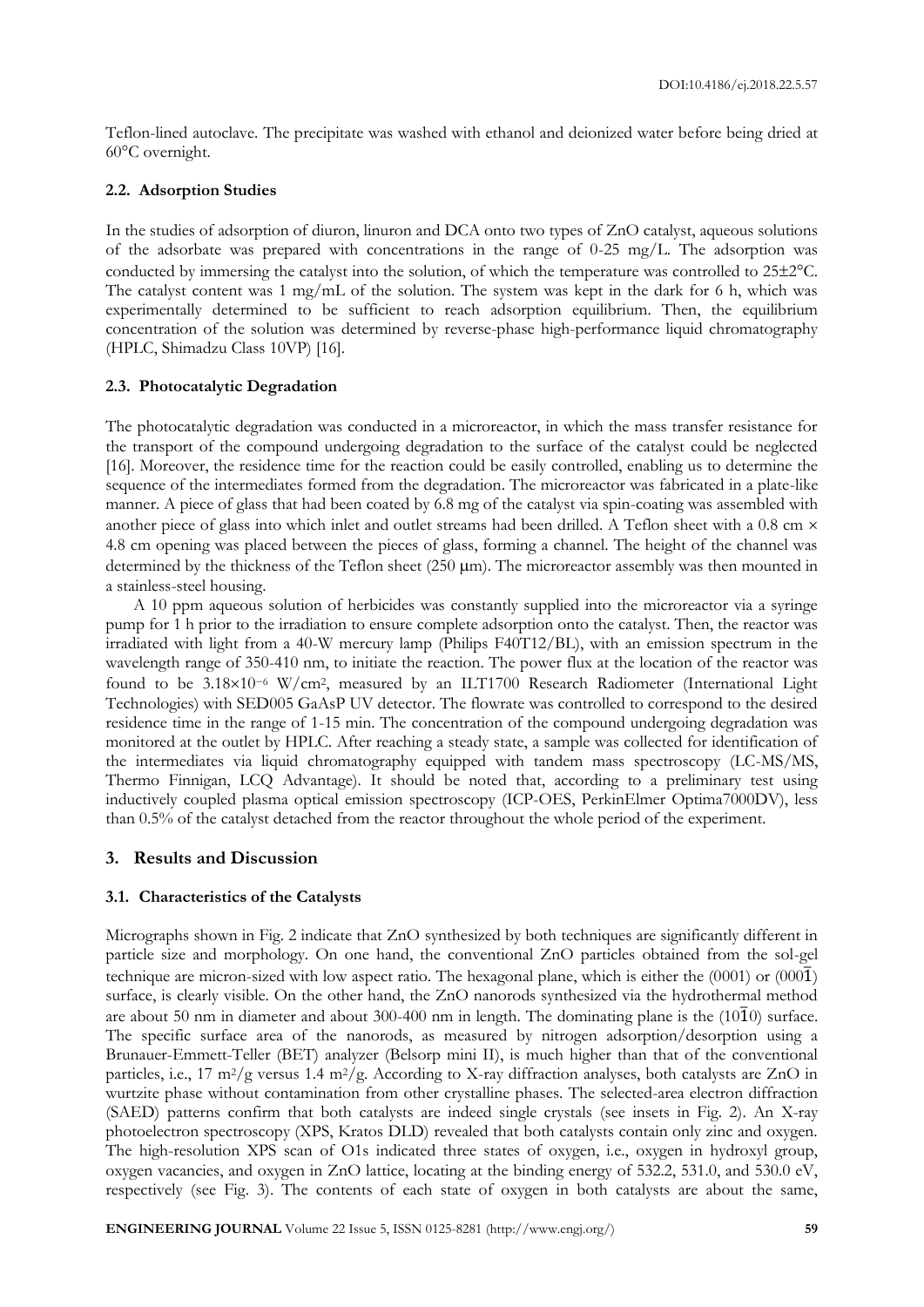indicating similar surface functional groups of these catalysts. The optical bandgaps of both catalysts, calculated from Tauc plots measuresd by reflective UV/Visible spectroscopy, are the same at 3.1 eV. Hence, the major difference between these catalysts is their exposing surfaces.



Fig. 2. Scanning electron micrographs and selected-area electron diffraction patterns (shown as inset) of conventional ZnO powder synthesized by sol-gel technique (a) and ZnO nanorods synthesized by hydrothermal method (b).



Fig. 3. X-ray photoelectron spectroscopy of conventional ZnO powder synthesized by sol-gel technique (a) and ZnO nanorods synthesized by hydrothermal method (b).

## **3.2. Adsorption Results**

After the adsorption experiments, the obtained results were fitted with various adsorption isotherm models. It was found that the Freundlich isotherm represents the adsorption data well (see Fig. 4). All fitted parameters from the Freundlich model are shown in Table 1. The values of 1/*n* for all cases are less than 1, which indicate that adsorptions of diuron, linuron, and DCA on both types of ZnO catalysts are physical adsorption [17]. This is consistent with the fact that the Langmuir adsorption model, which best describes chemisorption, failed to fit the experimental data. Furthermore, according to Fourier transform infrared spectroscopic analyses of the used catalysts, no signal corresponding to a new bond between the adsorbates and the catalysts was detected.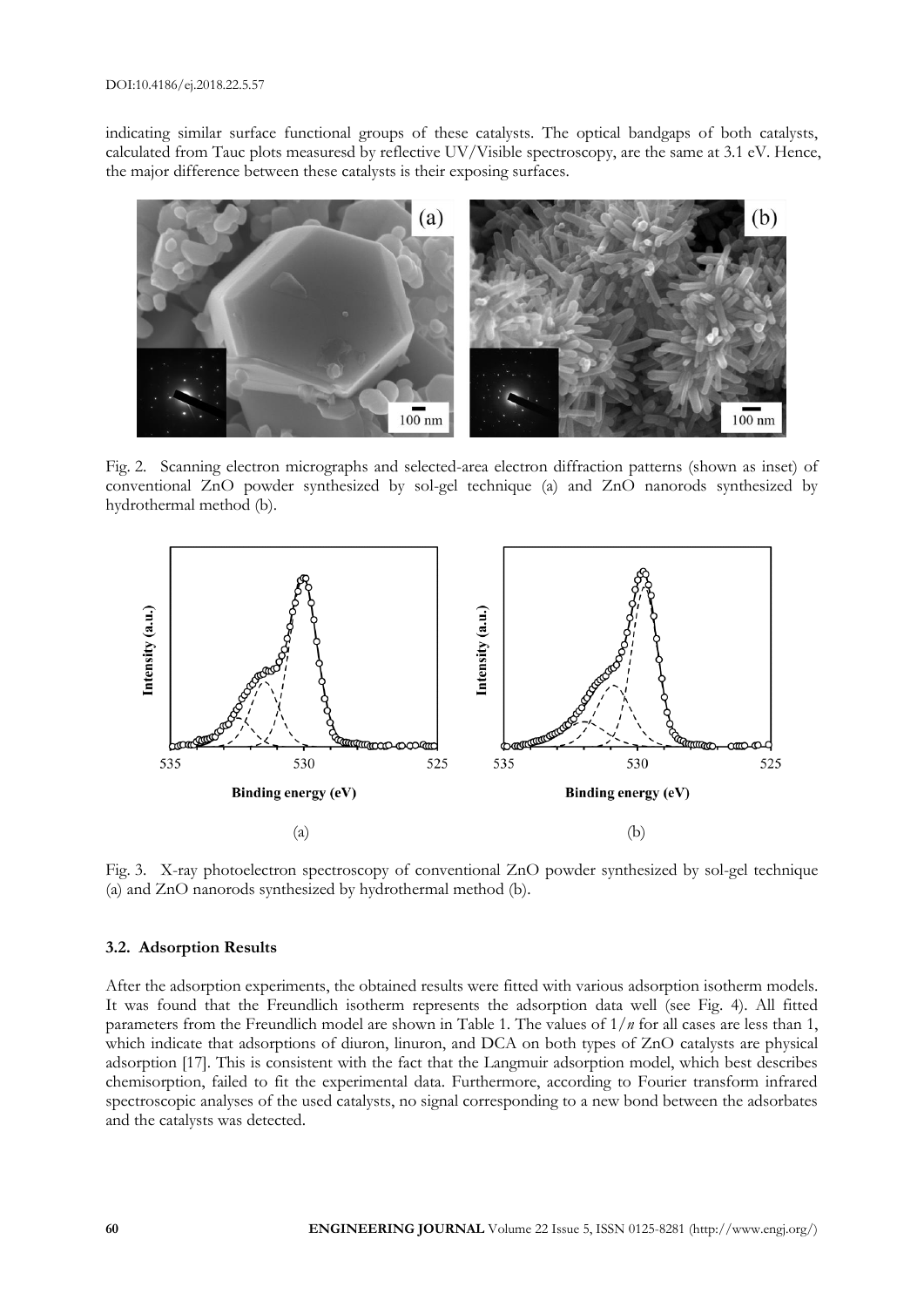

Fig. 4. Experimental data fitted with Freundlich model for adsorption isotherm of diuron (a), linuron (b), and DCA (c) on conventional ZnO particles (solid lines) and ZnO nanorods (dash lines).

Table 1. Fitted parameters for Freundlich adsorption model.

| Parameter    | On conventional ZnO particles |        |         | On ZnO nanorods |        |          |
|--------------|-------------------------------|--------|---------|-----------------|--------|----------|
|              | DCA                           | Diuron | Linuron | DCA             | Diuron | Linuron. |
| $\mathbf{N}$ | 0.110                         | 0.082  | 0.101   | 0.049           | 0.028  | 0.036    |
| 1/n          | 0.868                         | 0.959  | 0.849   | 0.772           | 0.815  | 0.901    |
| R2           | O 992                         | 0.983  | 0.998   | 0.976           | 0.978  | N 999    |

The fitted parameter relating to adsorption capacity  $(K<sub>f</sub>)$  for adsorption on the conventional ZnO particles is about twice the value for the nanorods. They clearly show that greater amounts of all investigated adsorbates were adsorbed on the conventional ZnO particles than on the ZnO nanorods, even though the surface area of the former is one order of magnitude lower than the latter. Zinc- and oxygenterminated polar surfaces are composed of only one kind of atom on the surface, while the mixedterminated surface is formed by alternate arrangement of zinc and oxygen atoms. The non-polar mixedterminated surface of the nanorods does not possess electrostatic instability and hence is less active in adsorption than the polar surfaces [18, 19].

For diuron and linuron, polar parts of the molecules are attracted to high affinity of polar surfaces of the conventional ZnO particles. Interestingly, the molecules of diuron and linuron are consisted of both negatively and positively charged parts, which enable them to be adsorbed onto both zinc- and oxygenterminated surfaces of the conventional ZnO particles. The highly positively charged region is located on hydrogen atoms adjacent to high-electronegativity atom such as nitrogen and oxygen [20, 21]. This part of the molecule is predicted to adsorb onto oxygen-terminated surface and form weak hydrogen bond with oxygen atoms on the surface [22]. The most negatively charged area of diuron and linuron is located at oxygen atom of the carbonyl group, which is expected to adsorb onto zinc-terminated surface. For DCA, hydrogen atoms of its amine group is the most positively charged part of the molecule, while the nitrogen and chlorine atoms are negatively charged [23]. These parts are expected to adsorb onto polar surfaces in the same manner as diuron and linuron.

Among all three adsorbates investigated, the adsorption capacity of DCA is significantly higher than that of diuron and linuron. It is expected to be the result from small molecular size of DCA, which allows more DCA molecules to be accommodated on the surface. Between diuron and linuron, which share very similar molecular structure, *K<sup>f</sup>* of linuron are higher than that of diuron. This is due to additional negatively charged area on aliphatic chain of linuron, i.e., its alkoxy group, which increases opportunity in adsorption [21]. It should be noted that high-electronegativity oxygen atom in the alkoxy group of linuron, which is the expected part of the molecule to adsorb onto ZnO surface, is connected to a methyl group by a rotatable single bond, allowing the linuron molecule to easily adjust its configuration for adsorption. On the other hand, for diuron, reconfiguration of the molecule to let its oxygen atom to adsorb onto the surface is more difficult because the oxygen is bonded by a non-rotatable double bond.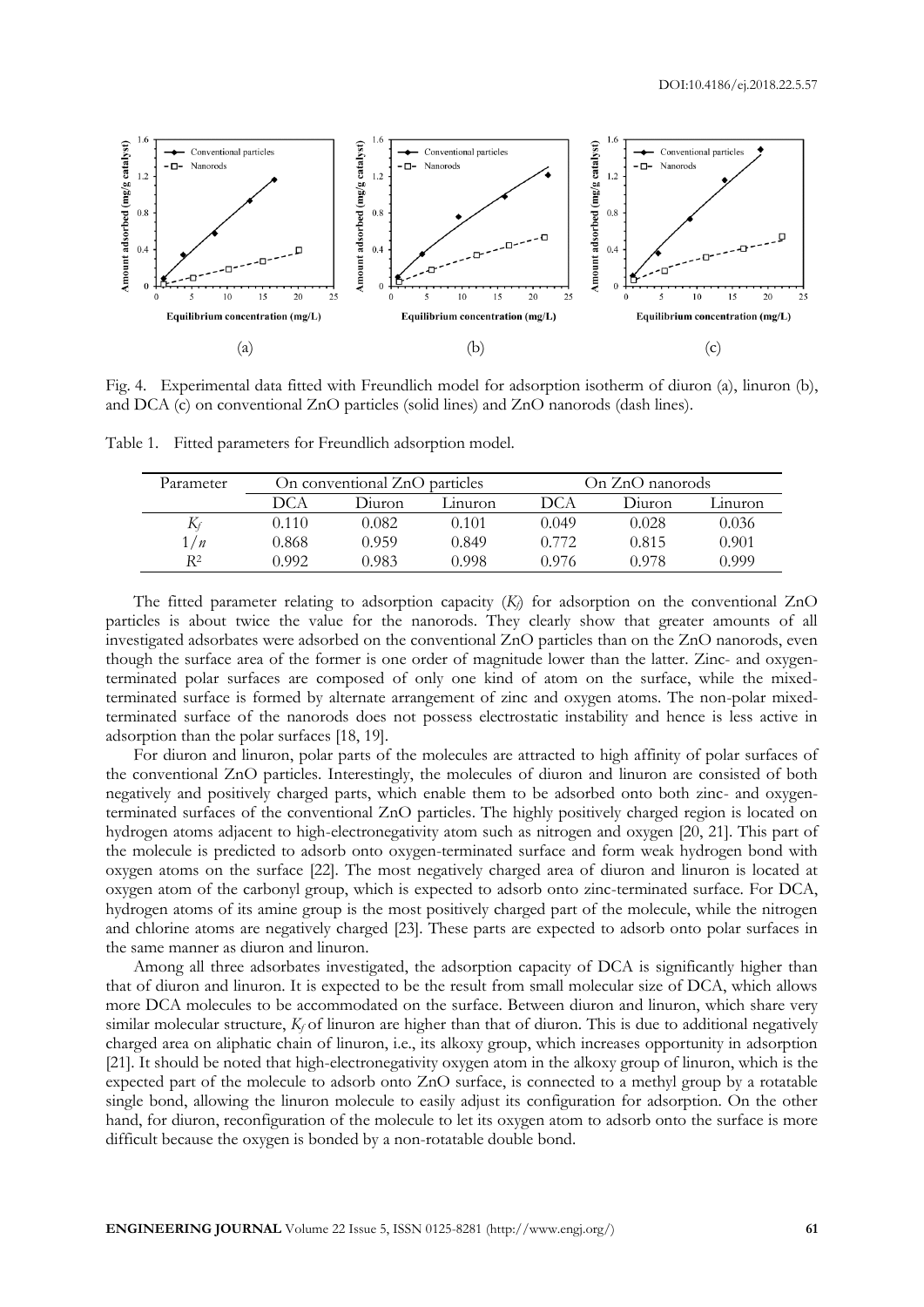#### **3.3. Photocatalytic Degradation**

The photocatalytic oxidation of an organic compound adsorbed on a catalyst can in principle take place via direct oxidation by photogenerated holes or via indirect oxidation by hydroxyl radicals. For the degradation in aqueous solution, the indirect oxidation is more likely to occur because of the plentiful amount of water surrounding the catalyst. More importantly, it has been reported that chemisorption is a prerequisite for direct oxidation while physisorption favors indirect oxidation [24]. Since, the adsorptions of all species investigated are physisorption (see previous section), it is confirmed that the photocatalytic degradations in this work occurs via indirect oxidation.

The photocatalytic degradation results are shown in Fig. 5. It should be noted that the photolysis degradations of all investigated contaminants are negligible in absence of the catalyst even at the longest residence time. For all experiments, masses of the catalysts used are the same. Therefore, according to the findings from the adsorption studies, the amounts of contaminants adsorbed onto the conventional ZnO particles are much greater than those on the nanorods. However, for diuron and linuron, the degradations on both catalysts are insignificantly different, which implies that the rates of degradation on the mixedterminated surface of the nanorods are much faster than those on polar surfaces of the conventional ZnO particles. Upon the irradiation of light, both catalysts are expected to generate roughly the same amount of holes because they both have the same energy bandgap. However, the small size of the nanorods facilitates holes transport to the surface of the particles. Furthermore, its large interfacial area increases the chance for the interaction between the holes and the adsorbed water to generate more hydroxyl radicals than that on the conventional ZnO particles. Nevertheless, this is not the only factor affecting the rate of degradation, since it is not applicable for the DCA degradation results.



Fig. 5. Photocatalytic degradation results of diuron (a), linuron (b), and DCA (c) on conventional ZnO particles (solid lines) and ZnO nanorods (dash lines).

The major difference between DCA and diuron or linuron is the lack of aliphatic moiety. The attack of hydroxyl radical on DCA molecule occurs on its aromatic ring, while the attack on either diuron or linuron can take place on either aliphatic or aromatic side, depending on the adsorption configurations. Because the aromatic ring is much more stable than the aliphatic part of the molecule, as witnessed from the widely reported observation that ring-opening is the last step of the degradation pathway [25-27], the hydroxyl radical attack on the aromatic side is not as effective toward the degradation as that on the aliphatic side. Hence, amount of DCA adsorbed on the surface is the key factor controlling the degradation rate, which agrees with the experimental observation that the degradation of DCA on the conventional ZnO particles is much faster than that on the ZnO nanorods (see Fig. 5c). The fact that the degradation behaviors of diuron and linuron are not the same as that of DCA also suggests that the adsorption configurations of diuron and linuron onto ZnO surfaces involve their aliphatic moiety. This is consistent with the discussion in the previous section and the report in literature [28].

Comparing between diuron and linuron, the degradation rate of linuron is higher than that of diuron because of the higher reactivity of linuron [29]. The polarization of oxygen atom in the alkoxy group of linuron results in decreased stability of the molecule [30].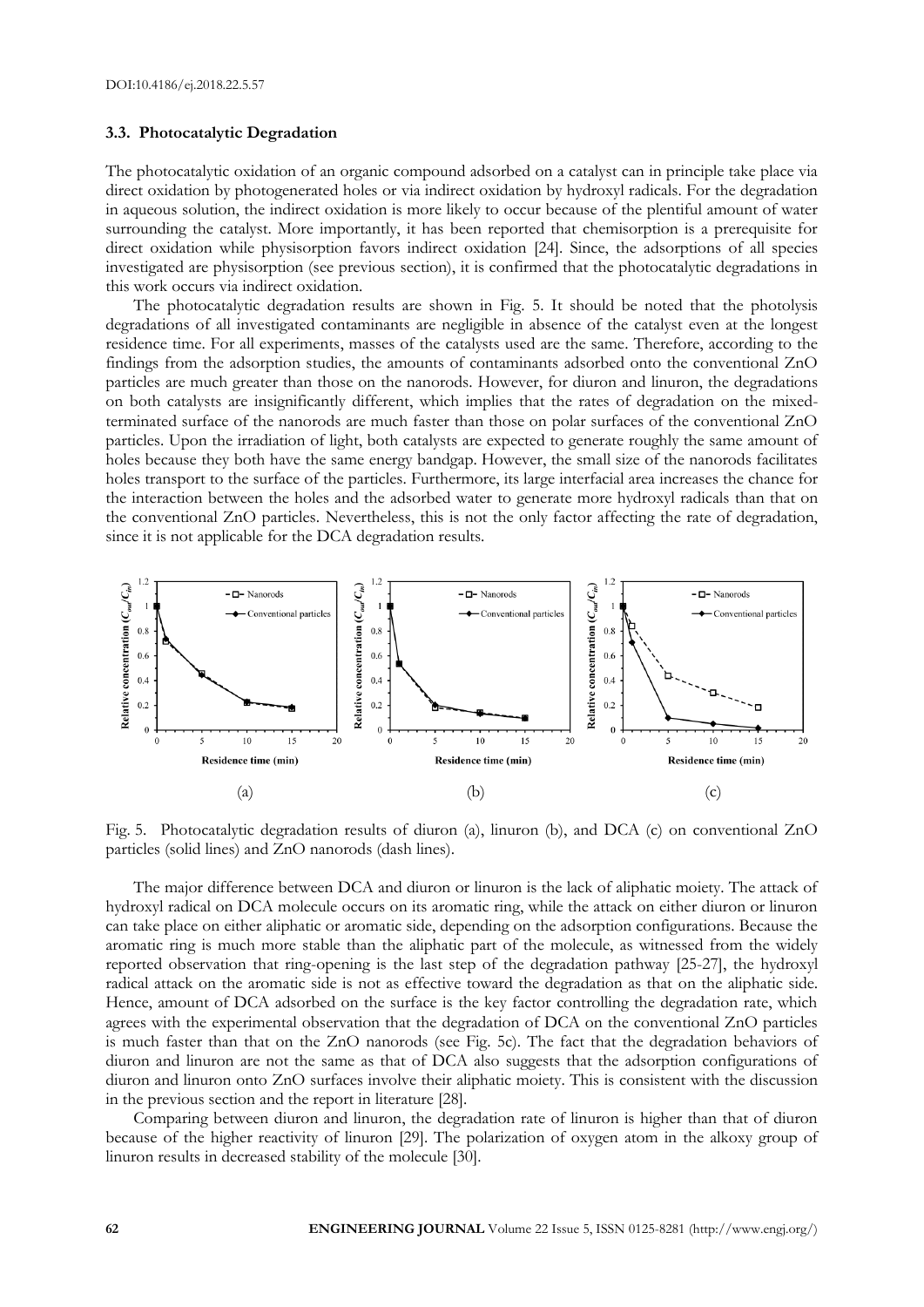DOI:10.4186/ej.2018.22.5.57

#### **3.4. Degradation Intermediates**

The outlet stream from the reactor was collected and analyzed by LC-MS/MS to determine the structures of the degradation products. Fig. 6 and 7 report the major intermediates detected at different residence time of diuron and linuron degradations, respectively. The pathways are inferred from the molecular structures of the intermediates. It should be noted that no intermediate was detected from the photolysis of diuron and linuron in absence of a catalyst. In the presence of the catalyst, intermediates were detected in the experiments with residence time of at least 1 min. It is therefore assumed that the intermediates detected at the residence time of 1 min were derived from photocatalytic degradations of the herbicides. It should be mentioned that the concentrations of the detected intermediates could not be measured because of the lack of commercial standard reference compounds. However, all of the intermediates reported in Figs. 6 and 7 were assumed to have concentrations in the same order of magnitude because their corresponding chromatographic peak heights were similar. All paths shown are therefore major degradation pathways. For DCA, unfortunately, the LC-MS/MS analysis failed to reliably identify the intermediates because of small molecular size of DCA and its degradation intermediates.



Fig. 6. Structures of diuron degradation intermediates identified by LC-MS/MS and proposed degradation pathway. Intermediates shown in red and green were detected when ZnO nanorods and conventional ZnO particles were used as the catalyst, respectively. Those shown in purple are common intermediates detected using both types of catalyst.

Figures 6 and 7 show that molecular structures of the intermediates, hence the degradation pathways, are affected by type of the catalyst used. Only a few intermediates are commonly formed by the reactions on both catalysts. The difference in the intermediates is noticed even at the shortest residence time investigated, at which the intermediates are assumed to be direct products from the degradation of the parent compounds. On ZnO nanorods, the structures of the generated intermediates (i.e., C1, C2, C15, C16, and C17) suggest that both diuron and linuron are attacked by hydroxyl radicals only on the aliphatic chain of the molecules. There is no sign of an attack on the aromatic side within short residence time. On the other hand, all intermediates formed by the attack of the hydroxyl radicals on the aromatic ring (i.e., C9, C10, C11, C18, C19, and C20) occur only when the conventional ZnO particles are used. In fact, C9, C10, and C19 are formed by simultaneous attacks on both aliphatic and aromatic parts of the molecule.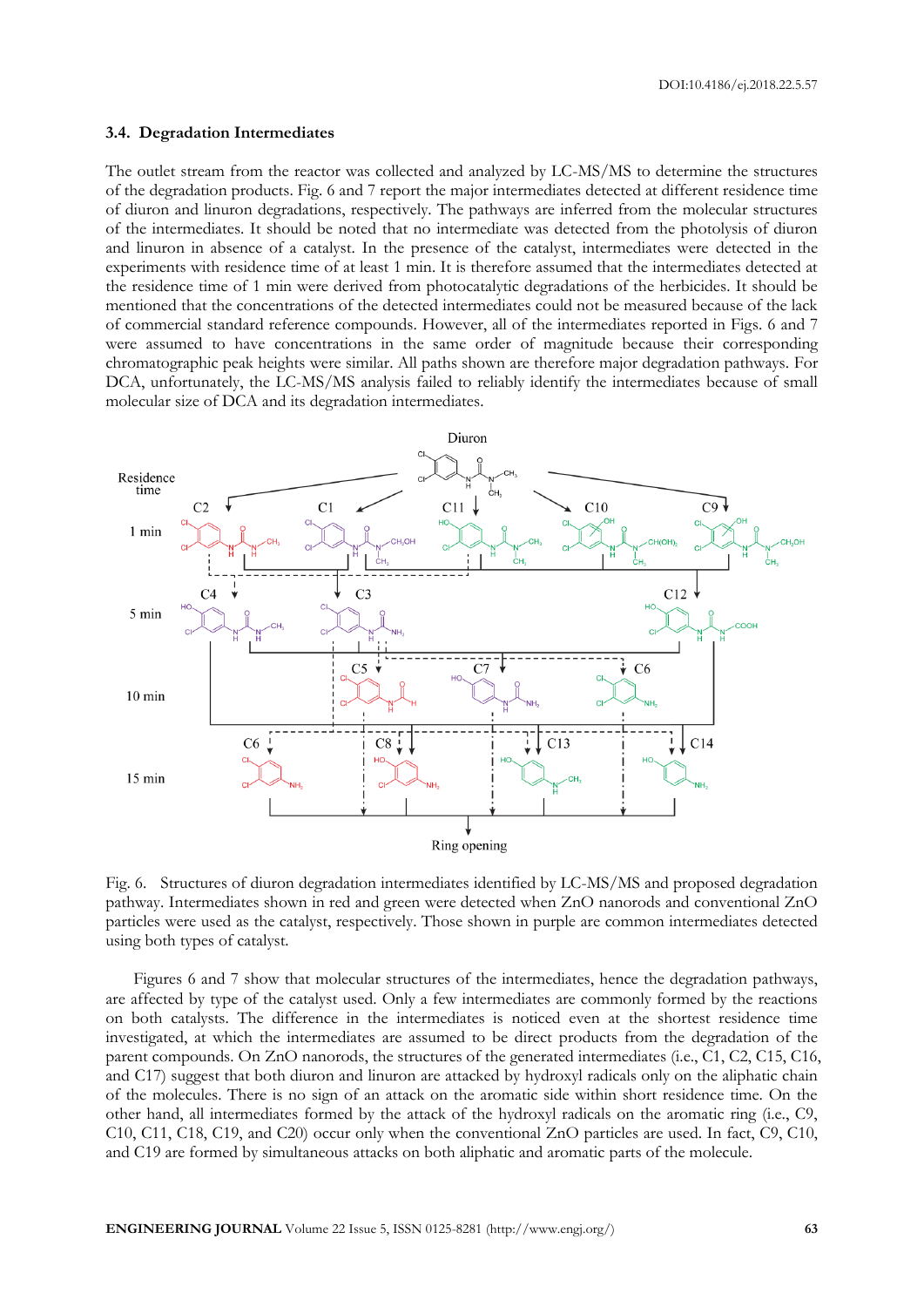

Fig. 7. Structures of linuron degradation intermediates identified by LC-MS/MS and proposed degradation pathway. Intermediates shown in red and green were detected when ZnO nanorods and conventional ZnO particles were used as the catalyst, respectively. Those shown in purple are common intermediates detected using both types of catalyst.

The structures of the intermediates directly derived from diuron and linuron are consistent with the discussion on the adsorption of diuron and linuron on different surfaces of ZnO. Electrons are localized in many parts throughout the molecules of diuron and linuron, e.g., oxygen atom of the carbonyl group, nitrogen atom of the amine group, and chlorine atoms on the aromatic ring, making them negatively charged. Electron withdrawal toward these high-electronegativity atoms results in positive charges on the adjacent atoms. Adjustment of the molecules to turn its negatively charged parts toward the zincterminated surface of the conventional ZnO particles, which is uniformly positively-charged, enables the adsorption configuration to be planar; hence allow the attack of the hydroxyl radicals to take place on both sides of the molecules. Similar configuration should also be possible for the adsorption on oxygenterminated surface. On the other hand, the mixed-terminated surface of the ZnO nanorods is consisted of alternating zinc and oxygen atoms, which is unlikely to match charge distribution on the molecule of either diuron or linuron. Therefore, only the aliphatic side of the molecules, which contains the highest charged functional group, should adsorb onto the mixed-terminated surface and should be mainly attacked by the hydroxyl radicals.

By nature of physical adsorption, the intermediates formed can easily desorb from the surface. As the residence time is prolonged, the intermediates re-adsorb and undergo further degradation until mineralization is achieved. The structures of the subsequent intermediates should therefore depend on the adsorption characteristics of the products from the prior step in the pathway.

## **4. Conclusion**

Residual phenyl urea herbicides in water could be successfully degraded by photocatalytic degradation on zinc oxide. However, the degradations on different surfaces are markedly different, both in rate of the reaction on the surface and the degradation pathway, i.e, the structures of the intermediates formed. Adsorption configuration on the surface of the catalyst, which is surface dependent, is a crucial factor affecting the degradation. The degradation takes place on both aliphatic and aromatic sides of diuron and linuron when the ZnO catalyst is consisted mainly by polar surfaces. On the other hand, on the non-polar mixed-terminated surface, only the aliphatic side is attacked by hydroxyl radicals. Hence, the structure of the catalyst is a crucial factor in determining the dominant degradation pathway.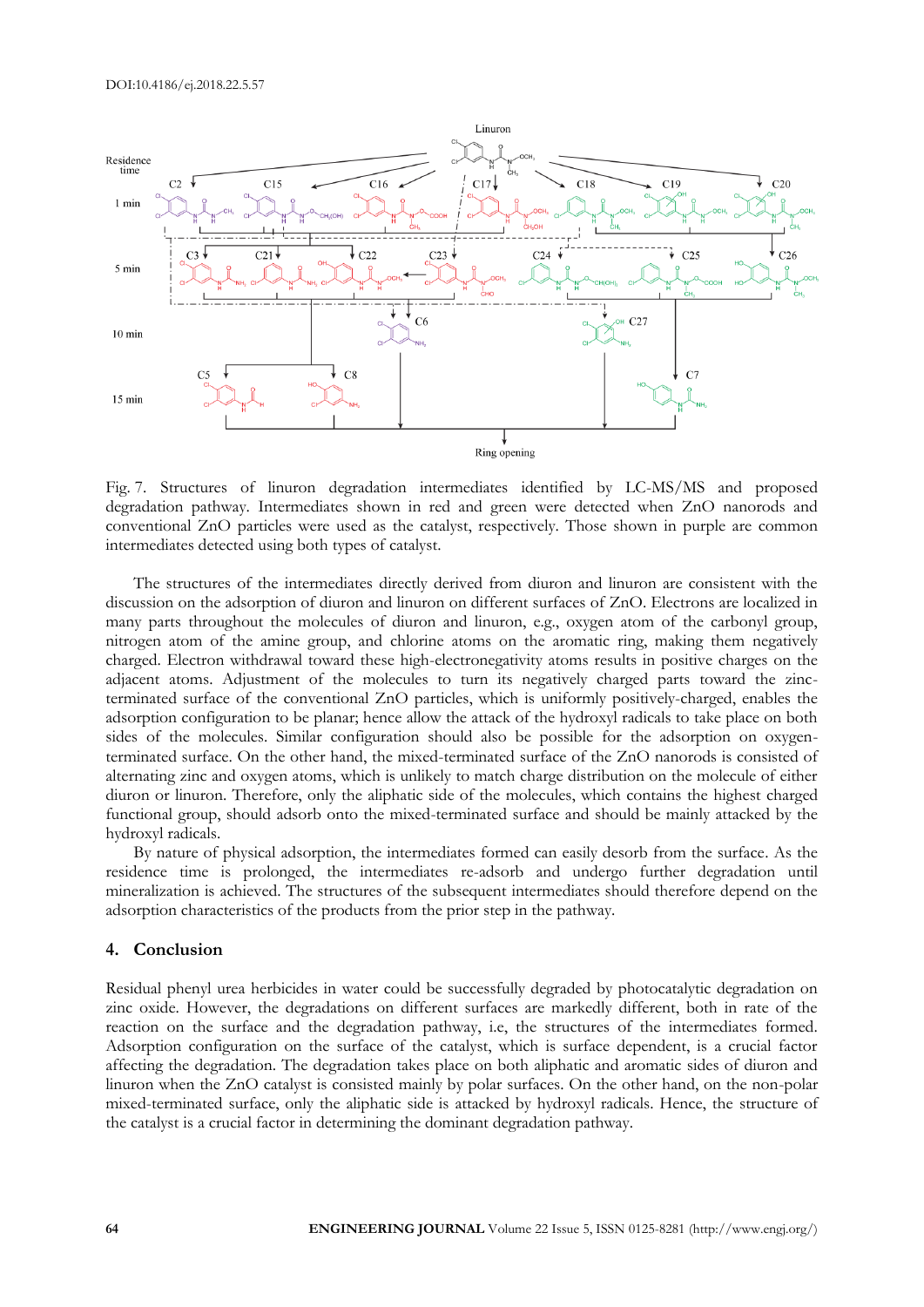#### **Acknowledgments**

This research was funded by the Ratchadapisek Sompoch Endowment Fund (2016), Chulalongkorn University (CU-59-024-FW).

## **References**

- [1] J. M. Dabrowski, J. M. Shadung, and V. Wepener, "Prioritizing agricultural pesticides used in South Africa based on their environmental mobility and potential human health effects," *Environ. Int.*, vol. 62, pp. 31-40, 2014.
- [2] L. W. Hall, Jr. and R. D. Anderson, "Temporal trends analysis of 2004 to 2012 toxicity and pesticide data for California's Central Valley water quality coalitions," *J. Environ. Sci. Heal. A*, vol. 49, pp. 313- 326, 2014.
- [3] S. Hasenbein, S. P. Lawler, and R. E. Connon, "An assessment of direct and indirect effects of two herbicides on aquatic communities," *Environ. Toxicol. Chem.*, vol. 36, pp. 2234-2244, 2017.
- [4] C. Bouquet-Somrani, F. Fajula, A. Finiels, P. Graffin, P. Geneste, and J.-L. Olive, "Photocatalytic degradative oxidation of diuron in organic and semi-aqueous systems over titanium dioxide catalyst," *New J. Chem.*, vol. 24, pp. 999-1002, 2000.
- [5] T. Céline, B. Philippe, S. Martine, B. Frédérique, T. Landoald, C. Annie, B. Jacques, and V. Henri, "Fungal biodegradation of a phenylurea herbicide, diuron: Structure and toxicity of metabolites," *Pest. Manag. Sci.*, vol. 56, pp. 455-462, 2000.
- [6] K. Sun, Z. Zhang, B. Gao, Z. Wang, D. Xu, J. Jin, and X. Liu, "Adsorption of diuron, fluridone and norflurazon on single-walled and multi-walled carbon nanotubes," *Sci. Total. Environ.*, vol. 439, pp. 1-7, 2012.
- [7] N. Boonprakob, W. Chomkitichai, J. Ketwaraporn, A. Wanaek, B. Inceesungvorn, and S. Phanichphant, "Photocatalytic degradation of phenol over highly visible-light active BiOI/TiO<sup>2</sup> nanocomposite photocatalyst," *Engineering Journal*, vol. 21, no. 1, pp. 81-91, 2017.
- [8] G. Pansamut, T. Charinpanitkul, and A. Suriyawong, "Removal of humic acid by photocatalytic process: Effect of light intensity," *Engineering Journal*, vol. 17, no. 3, pp. 25-32, 2013.
- [9] D. Lawless, N. Serpone, and D. Meisel, "Role of hydroxyl radicals and trapped holes in photocatalysis. A pulse radiolysis study," *J. Phys. Chem.*, vol. 95, pp. 5166-5170, 1991.
- [10] M. Carrier, C. Guillard, M. Besson, C. Bordes, and H. Chermette, "Photocatalytic degradation of diuron: Experimental analyses and simulation of HO° radical attacks by density functional theory calculations," *J. Phys. Chem. A*, vol. 113, pp. 6365-6374, 2009.
- [11] K. Hana, K. Josef, M. Kateřina, and J. Jaromír, "Photocatalytic degradation of diuron [3‐(3,4‐ dichlorophenyl)-1,1-dimethylurea] on the layer of TiO<sub>2</sub> particles in the batch mode plate film reactor," *J. Chem. Technol. Biot.*, vol. 72, pp. 169-175, 1998.
- [12] S. Malato, J. Cáceres, A. R. Fernández-Alba, L. Piedra, M. D. Hernando, A. Agüera, and J. Vial, "Photocatalytic treatment of diuron by solar photocatalysis: Evaluation of main intermediates and toxicity," *Environ. Sci. Technol.*, vol. 37, pp. 2516-2524, 2003.
- [13] E. Evgenidou, I. Konstantinou, K. Fytianos, and T. Albanis, "Study of the removal of dichlorvos and dimethoate in a titanium dioxide mediated photocatalytic process through the examination of intermediates and the reaction mechanism," *J. Hazard. Mater.*, vol. 137, pp. 1056-1064, 2006.
- [14] O. T. Woo, W. K. Chung, K. H. Wong, A. T. Chow, and P. K. Wong, "Photocatalytic oxidation of polycyclic aromatic hydrocarbons: Intermediates identification and toxicity testing," *J. Hazard. Mater.*, vol. 168, pp. 1192-1199, 2009.
- [15] V. Kruefu, H. Ninsonti, N. Wetchakun, B. Inceesungvorn, P. Pookmanee, and S. Phanichphant, "Photocatalytic degradation of phenol using Nb-loaded ZnO nanoparticles," *Engineering Journal*, vol. 16, no. 3, pp. 91-99, 2012.
- [16] W. Khongthon, G. Jovanovic, A. Yokochi, P. Sangvanich, and V. Pavarajarn, "Degradation of diuron via an electrochemical advanced oxidation process in a microscale-based reactor," *Chem. Eng. J.*, vol. 292, pp. 298-307, 2016.
- [17] B. H. Hameed, A. L. Ahmad, and K. N. A. Latiff, "Adsorption of basic dye (methylene blue) onto activated carbon prepared from rattan sawdust," *Dyes Pigments*, vol. 75, pp. 143-149, 2007.